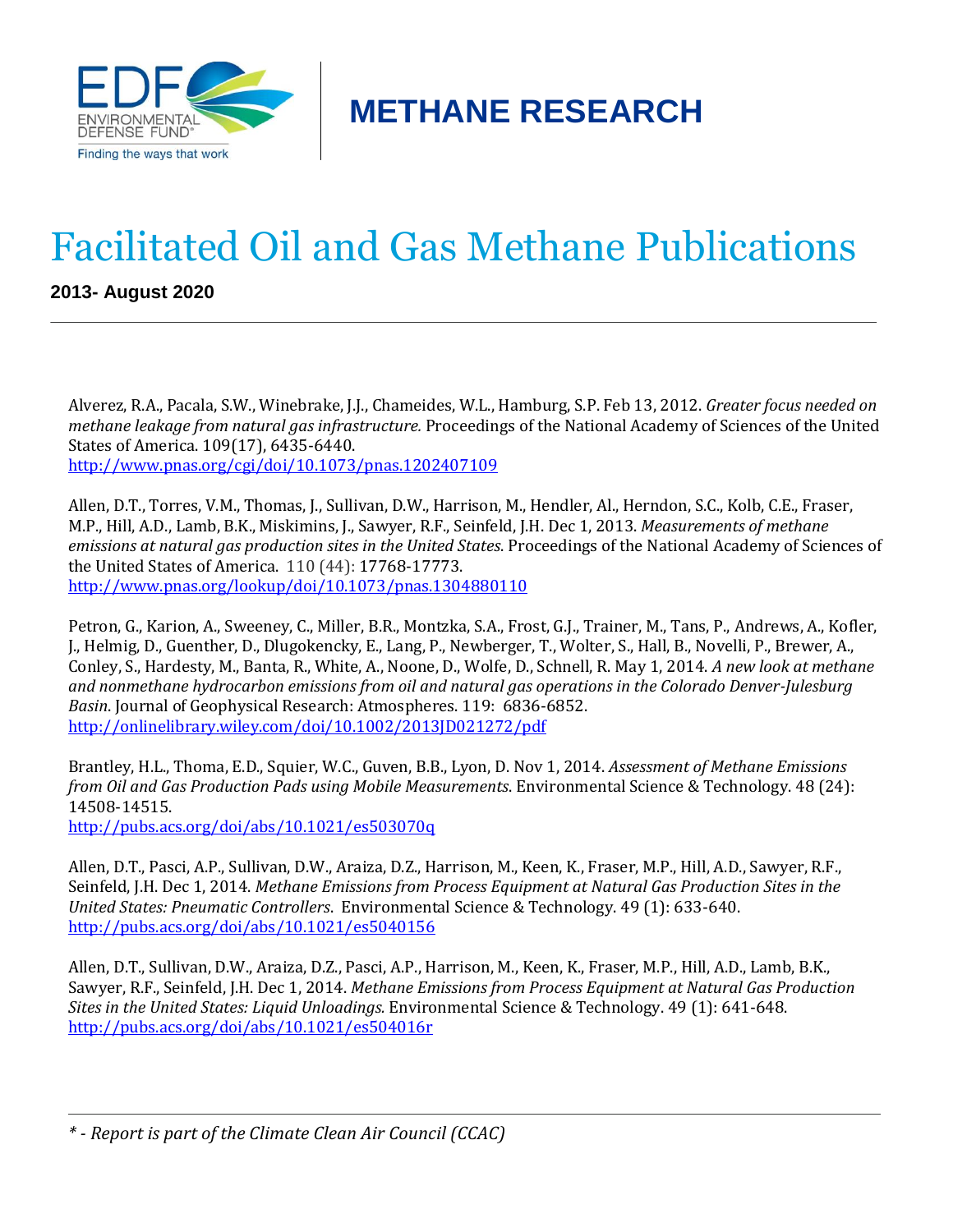McKain, K., Down, A., Raciti, S.M., Budney, J., Hutyra, L.R., Floerchinger, C., Herndon, S.C., Nehrkorn, T., Zahniser, M.S., Jackson, R.B., Phillips, N.P., Wofsy, S.C. Jan 1, 2015. *Methane emissions from natural gas infrastructure and use in the urban region of Boston, Massachusetts*. Proceedings of the National Academy of Sciences of the United States of America. 112 (7): 1941-1946 <http://www.pnas.org/content/early/2015/01/21/1416261112>

Subramanian, R., Williams, L.L., Vaughn, T.L., Zimmerle, D., Roscioli, J.R., Herndon, S.C., Yacovitch, T.I., Floerchinger, C.F., Tkacik, D.S., Mitchell, A.L., Sullivan, M.R., Dallmann, T.R., Robinson, A.L. Feb 1, 2015. *Methane Emissions from Natural Gas Compressor Stations in the Transmission and Storage Sector: Measurements and Comparisons with the EPA Greenhouse Gas Reporting Program Protocol*. Environmental Science & Technology. 49 (5): 3252-3261.

<http://pubs.acs.org/doi/abs/10.1021/es5060258>

Mitchell, A.L., Tkacik, D.S., Roscioli, J.R., Herndon, S.C., Yacovitch, T.I., Martinez, D.M., Vaughn, T.L., Williams, L.L., Sullivan, M.R., Floerchinger, C., Omara, M., Subramanian, R., Zimmerle, D., Marchese, A.J., Robinson, A.L. Feb 1, 2015. *Measurements of Methane Emissions from Natural Gas Gathering Facilities and Processing Plants: Measurement Results*. Environmental Science & Technology. 49 (5): 3219-3227. <https://pubs.acs.org/doi/abs/10.1021/es5052809>

Lamb, B.K., Edburg, S.L., Ferrara, T.W., Harrison, M., Kolb, C.E., Small, A.T., Dyck, W., Possolo, A., Whetstone, J.R. Mar 1, 2015. *Direct Measurements Show Decreasing Methane Emissions from Natural Gas Local Distribution Systems in the United States*. Environmental Science & Technology. 49 (8): 5161-5169. <http://pubs.acs.org/doi/abs/10.1021/es505116p>

Yacovitch, T.I., Herndon, S.C., Petron, G., Kofler, J., Lyon, D., Zahniser, M.S., Kolb, C.E. Mar 1, 2015. *Mobile Laboratory Observations of Methane Emissions in the Barnett Shale Region*. Environmental Science & Technology. 49 (13): 7889-7895. <http://pubs.acs.org/doi/abs/10.1021/es506352j>

Rella, C., Tsai, T.R., Botkin, C.G., Crosson, E.R., Steele, D. Mar 1, 2015. *Measuring Emissions from Oil and Natural Gas Well Pads Using the Mobile Flux Plane Technique*. Environmental Science & Technology. 49 (7): 4742-4748. <http://pubs.acs.org/doi/abs/10.1021/acs.est.5b00099>

Roscioli, J.R., Yacovitch, T.I., Floerchinger, C., Mitchell, A.L., Tkacik, D.S., Subramanian, R., Martinez, D.M., Vaughn, T.L., Williams, L.L., Zimmerle, D., Robinson, A.L., Herndon, S.C., Marchese, A.J. May 1, 2015. *Measurements of methane emissions from natural gas gathering facilities and processing plants: measurement methods*. Atmospheric Measurement Techniques. 8 (5): 2017-2035. <http://www.atmos-meas-tech.net/8/2017/2015/amt-8-2017-2015.html>

Nathan, B.J., Golston, L.M., O'Brien, A.S., Harrison, W., Tao, L., Lary, D.J., Johnson, D.R., Clark, N.N., Zondlo, M.A. May 1, 2015. *Near-Field Characterization of Methane Emission Variability from a Compressor Station Using a Model Aircraft*. Environmental Science & Technology. 49 (13): 7896-7903. <http://pubs.acs.org/doi/abs/10.1021/acs.est.5b00705>

Zimmerle, D., Williams, L.L., Vaughn, T.L., Quinn, C., Subramanian, R., Duggan, G.P., Wilson, B., Opsomer, J.D., Marchese, A.J., Martinez, D.M., Robinson, A.L. Jul 1, 2015. *Methane Emissions from the Natural Gas Transmission and Storage System in the United States*. Environmental Science & Technology. 49 (15): 9374-9383. <http://pubs.acs.org/doi/abs/10.1021/acs.est.5b01669>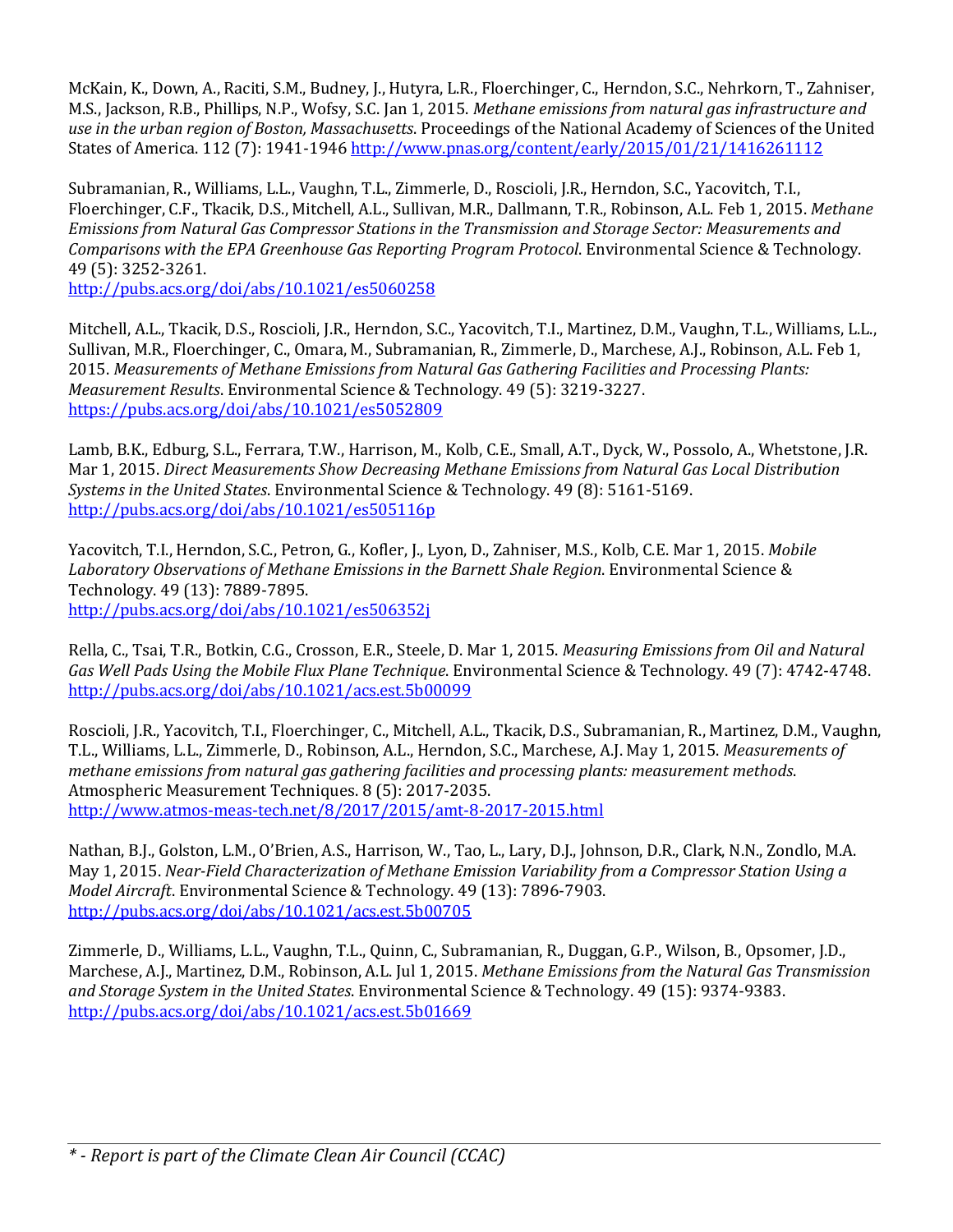Harriss, R., Alvarez, R.A., Lyon, D., Araiza, D.Z., Nelson, D., Hamburg, S.P. Jul 1, 2015. *Using Multi-Scale Measurements to Improve Methane Emission Estimates from Oil and Gas Operations in the Barnett Shale Region, Texas*. Environmental Science & Technology. 49 (13): 7524-7526. <http://pubs.acs.org/doi/abs/10.1021/acs.est.5b02305>

Karion, A., Sweeney, C., Kort, E.A., Shepson, P., Brewer, A., Cambaliza, M., Conley, S., Davis, K.J., Deng, A., Hardesty, M., Herndon, S.C., Lauvaux, T., Lavoie, T., Lyon, D., Newberger, T., Petron, G., Rella, C., Smith, M., Wolter, S., Yacovitch, T.I., Tans, P. Jul 1, 2015. *Aircraft-Based Estimate of Total Methane Emissions from the Barnett Shale Region*. Environmental Science & Technology. 49 (13): 8124-8131. <https://pubs.acs.org/doi/abs/10.1021/acs.est.5b00217>

Lyon, D., Zavala-Araiza, D., Alvarez, R.A., Harris, R., Palacios, V., Lan, X., Talbot, R., Lavoie, T., Shepson, P., Yacovitch, T.I., Herndon, S.C., Marches, A.J., Zimmerle, D., Robinson, A.L., Hamburg, S.P. Jul 1, 2015. *Constructing a Spatially Resolved Methane Emission Inventory for the Barnett Shale Region*. Environmental Science & Technology. 49 (13): 8147-8157. <http://pubs.acs.org/doi/abs/10.1021/es506359c>

Zavala-Araiza, D., Lyon, D., Alvarez, R.A., Palacios, V., Harris, R., Lan, X., Talbot, R., Hamburg, S.P., Jul 1, 2015. *Toward a Functional Definition of Methane Super-Emitters: Application to Natural Gas Production Sites*. Environmental Science & Technology. 49 (13): 8167-8174. <http://pubs.acs.org/doi/abs/10.1021/acs.est.5b00133>

Smith, M., Kort, E.A., Karion, A., Sweeney, C., Herndon, S.C., Yacovitch, T.I. Jul 1, 2015. *Airborne Ethane Observations in the Barnett Shale: Quantification of Ethane Flux and Attribution of Methane Emissions*. Environmental Science & Technology. 49 (13): 8158-8166. <http://pubs.acs.org/doi/abs/10.1021/acs.est.5b00219>

Johnson, D.R., Covington, A.N., Clark, N.N. Jul 1, 2015. *Methane Emissions from Leak and Loss Audits of Natural Gas Compressor Stations and Storage Facilities*. Environmental Science & Technology. 49 (13): 8132-8138. <http://pubs.acs.org/doi/abs/10.1021/es506163m>

Lavoie, T., Shepson, P., Cambaliza, M., Stirm, B., Karion, A., Sweeney, C., Yacovitch, T.I., Herndon, S.C., Lan, X., Lyon, D. Jul 1, 2015. *Aircraft-Based Measurements of Point Source Methane Emissions in the Barnett Shale Basin*. Environmental Science & Technology. 49 (13): 7904-7913. <http://pubs.acs.org/doi/abs/10.1021/acs.est.5b00410>

Lan, X., Talbot, R., Laine, P., Torres, A. Jul 1, 2015. *Characterizing Fugitive Methane Emissions in the Barnett Shale Area Using a Mobile Laboratory*. Environmental Science & Technology. 49 (13): 8139- 8146. <http://pubs.acs.org/doi/abs/10.1021/es5063055>

Townsend-Small, A., Marrero, J.E., Lyon, D., Simpson, I.J., Meinardi, S., Blake, D.R. Jul 1, 2015. *Integrating Source Apportionment Tracers into a Bottom-up Inventory of Methane Emissions in the Barnett Shale Hydraulic Fracturing Region*. Environmental Science & Technology. 49 (13): 8175-8182. <http://pubs.acs.org/doi/abs/10.1021/acs.est.5b00057>

Marchese, A.J., Vaughn, T.L., Zimmerle, D., Martinez, D.M., Williams, L.L., Robinson, A.L., Mitchell, A.L., Mitchell, A.L., Subramanian, R., Tkacik, D.S., Roscioli, J.R., Herndon, S.C. Aug 1, 2015. *Methane Emissions from United States Natural Gas Gathering and Processing*. Environmental Science & Technology. 49 (17): 10718-10727. <https://pubs.acs.org/doi/abs/10.1021/acs.est.5b02275>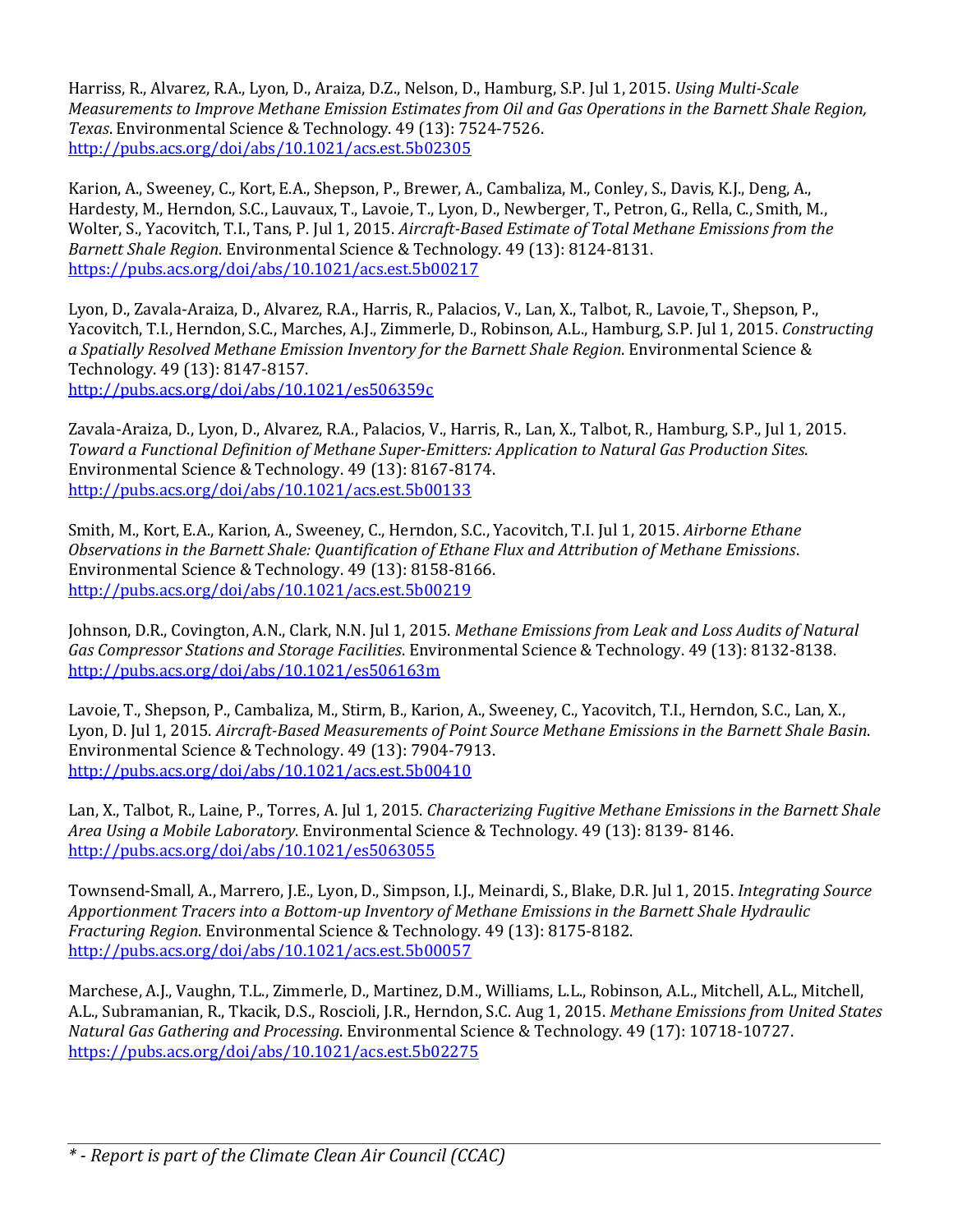Zavala-Araiza, D., Lyon, D., Alvarez, R.A., Davis, K.J., Harris, R., Herndon, S.C., Karion, A., Kort, E.A., Lamb, B.K., Lan, X., Marchese, A.J., Pacala, S.W., Robinson, A.L., Shepson, P., Sweeney, C., Talbot, R., Townsend-Small, A., Yacovitch, T.I., Zimmerle, D., Hamburg, S.P. Dec 1, 2015. *Reconciling divergent estimates of oil and gas methane emissions*. Proceedings of the National Academy of Sciences of the United States of America. 112 (51): 15597- 15602.

<http://www.pnas.org/content/112/51/15597.abstract>

Townsend-Small, A., Ferrara, T.W., Lyon, D., Fries, A.E., Lamb, B.K. Mar 1, 2016. *Emissions of coalbed and natural gas methane from abandoned oil and gas wells in the United States*. Geophysical Research Letters. 43 (5): 2283- 2290.

<http://onlinelibrary.wiley.com/doi/10.1002/2015GL067623/full>

Lyon, D., Alvarez, R.A., Jackson, R.B., Brandt, A.R., Hamburg, S.P. Apr 1, 2016. *Aerial Surveys of Elevated Hydrocarbon Emissions from Oil and Gas Production Sites*. Environmental Science & Technology. 50 (9): 4877- 4886.

<http://pubs.acs.org/doi/abs/10.1021/acs.est.6b00705>

Lamb, B.K., Cambaliza, M., Davis, K.J., Edburg, S.L., Ferrara, T.W., Floerchinger, C., Heimburger, A., Herndon, S.C., Lauvaux, T., Lavoie, T., Lyon, D., Miles, N., Prasad, K., Richardson, S., Roscioli, J.R., Salmon, O., Shepson, P., Stirm, B., Whetstone, J.R. Aug 1, 2016. *Direct and Indirect Measurements and Modeling of Methane Emissions in Indianapolis, Indiana*. Environmental Science & Technology. 50 (16): 8910-8917. <http://pubs.acs.org/doi/abs/10.1021/acs.est.6b01198>

Clark, N.N., McKain, D.L., Johnson, D.R., Wayne, S.W., Li, H., Akkerman, V., Sandoval, C., Covington, A.N., Mongold, R.A., Hailer, J.T., Ugarte, O.J. Dec 1, 2016. *Pump-to-Wheels Methane Emissions from the Heavy-Duty Transportation Sector*. Environmental Science & Technology. 51 (2): 968-976. <http://pubs.acs.org/doi/abs/10.1021/acs.est.5b06059>

Alvarez, R.A., Lyon, D., Machese, A.J., Robinson, A.L., Hamburg, S.P. Dec 1, 2016*. Possible malfunction in widely used methane sampler deserves attention but poses limited implications for supply chain emission estimates*. Elementa Science of the Anthropocene. 4, p.000137 <https://www.elementascience.org/articles/10.12952/journal.elementa.000137/>

Zavala-Araiza, D., Alvarez, R.A., Lyon, D., Allen, D.T., Marchese, A.J., Zimmerle, D. Hamburg, S.P. Jan 1, 2017. *Super-emitters in natural gas infrastructure are caused by abnormal process conditions*. Nature Communications. 8, 14012.

<http://www.nature.com/articles/ncomms14012>

Lavoie, T. N., Shepson, P. B., Gore, C. A., Stirm, B. H., Kaeser, R., Wulle, B., Lyon, D., Rudek, J. Feb 1, 2017. *Assessing the methane emissions from natural gas-fired power plants and oil refineries*. Environmental science & technology. 51 (6): 3373-3381. <https://pubs.acs.org/doi/abs/10.1021/acs.est.6b05531>

Von Fischer, J., Cooley, D., Chamberlain, S., Gaylord, A., Griebenow, C., Hamburg, S.P., Salo, J., Schumacher, R., Theobald, D., Ham, J. Mar 1, 2017. *Rapid, Vehicle-Based Identification of Location and Magnitude of Urban Natural Gas Pipeline Leaks*. Environmental Science & Technology. 51 (7): 4091-4099. <http://pubs.acs.org/doi/abs/10.1021/acs.est.6b06095>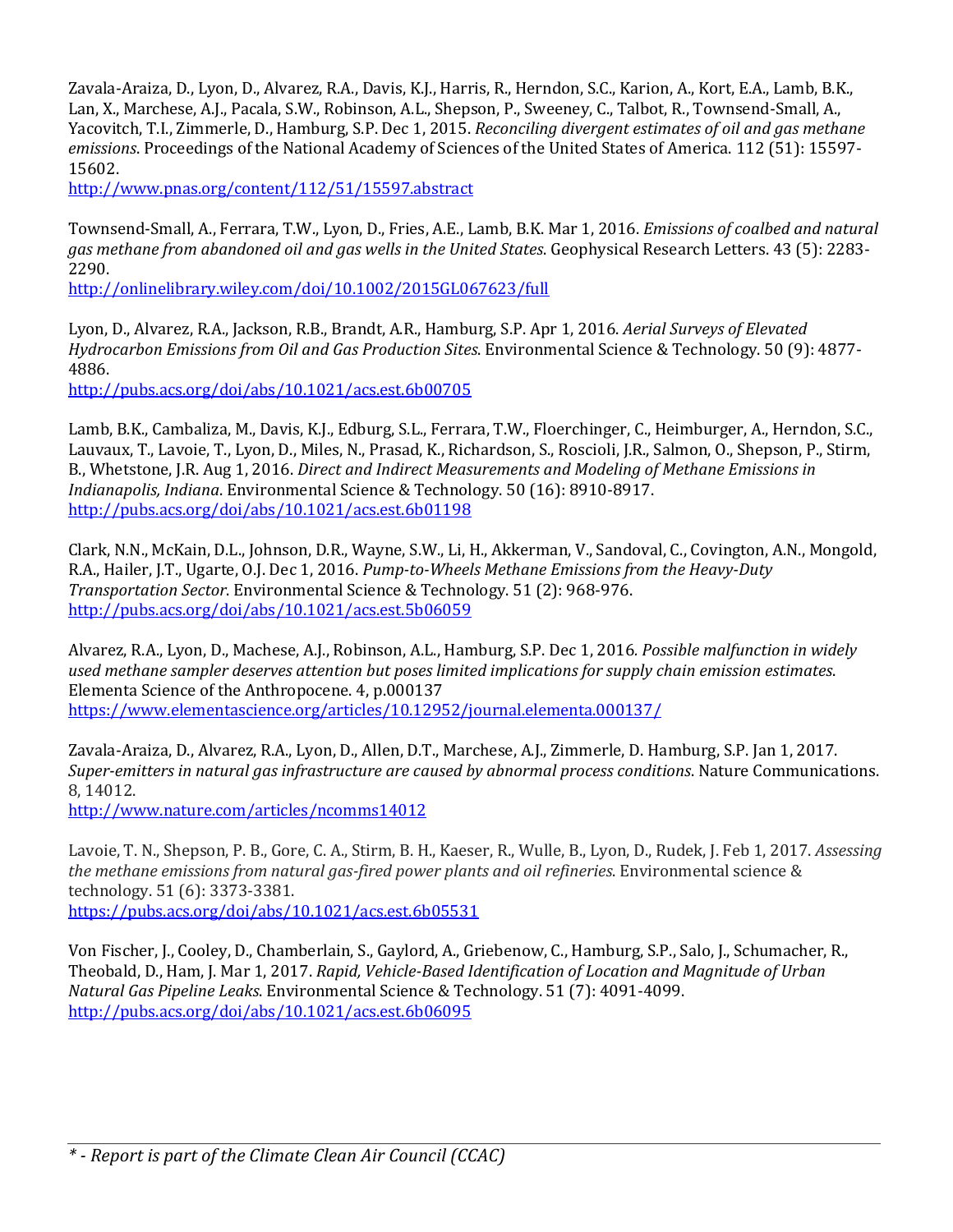Clark, N.N., Johnson, D.R., McKain, D.L., Wayne, S.W., Li, H., Rudek, J., Mongold, R.A., Sandoval, C., Covington, A.N., Hailer, J.T. May 1, 2017. *Future methane emissions from the heavy-duty natural gas transportation sector for stasis, high, medium, and low scenarios in 2035*. Journal of the Air & Waste Management Association. 67 (12): 1328-1347.<http://www.tandfonline.com/doi/abs/10.1080/10962247.2017.1368737>

Lavoie, T., Shepson, P., Cambaliza, M., Stierm, B., Conley, S., Mehrotra, S., Faloona, I., Lyon, D. Jul 1, 2017. *Spatiotemporal Variability of Methane Emissions at Oil and Natural Gas Operations in the Eagle Ford Basin*. Environmental Science & Technology. 51 (14): 8001-8009. <http://pubs.acs.org/doi/abs/10.1021/acs.est.7b00814>

Johnson, M.R., Tyner, D.R., Conley, S., Schwietzke, S. and Zavala-Araiza, D., Oct 17, 2017*. Comparisons of airborne measurements and inventory estimates of methane emissions in the Alberta upstream oil and gas sector*. Environmental Science & Technology. 51 (21), pp.13008-13017[. http://dx.doi.org/10.1021/acs.est.7b03525](http://dx.doi.org/10.1021/acs.est.7b03525)

Sheng, J.X., Jacob, D.J., Maasakkers, J.D., Sulprizio, M.P., Zavala-Araiza, D. and Hamburg, S.P., 2017. *A highresolution (0.1× 0.1) inventory of methane emissions from Canadian and Mexican oil and gas systems*. Atmospheric Environment. 158, pp.211-215. <https://doi.org/10.1016/j.atmosenv.2017.02.036>

Littlefield, J. A., Marriott, J., Schivley, G. A., & Skone, T. J., 2017. *Synthesis of recent ground-level methane emission measurements from the US natural gas supply chain*. Journal of Cleaner Production. 148, pp. 118-126. <https://www.sciencedirect.com/science/article/pii/S0959652617301166?via%3Dihub>

Zavala-Araiza, D., Herndon, S.C., Roscioli, J.R., Yacovitch, T.I., Johnson, M.R., Tyner, D.R., Omara, M. and Knighton, B., Mar 22, 2018. *Methane emissions from oil and gas production sites in Alberta, Canada.* Elementa Science of the Anthropocene. 6 (1), p.27.

<http://doi.org/10.1525/elementa.284>

Alvarez, R.A., Zavala-Araiza, D., Lyon, D., Allen, D.T., Barkley, Z., Brandt, A.R., Davis, K.J., Herndon, S.C., Jacob, D., Karion, A., Kort, E.A., Lamb, B.K., Lauvaux, T., Maasakkers, J., Marchese, A.J., Omara, M., Pacala, S.W., Peischi, J., Robinson, A.L., Shepson, P., Sweeney, C., Townsend-Small, A., Wofsy, S.C., Hamburg, S.P. Jul 1, 2018. *Assessment of methane emissions from the U.S. oil and gas supply chain*. Science. 361 (6398): 186-188. <http://science.sciencemag.org/content/early/2018/06/20/science.aar7204>

Weller, Z., von Fischer, J., Hoeting, J. Jul 1, 2018. *A calibration capture–recapture model for inferring natural gas leak population characteristics using data from Google Street View cars*. Environmetrics. 29 (7): e2519. <https://onlinelibrary.wiley.com/doi/abs/10.1002/env.2519>

Yacovitch, T.I., Neininger, B., Herndon, S.C., van der Gon, H.D., Jonkers, S., Hulskotte, J., Roscioli, J.R. and Zavala-Araiza, D. Aug 1, 2018. *Methane emissions in the Netherlands: The Groningen Field.* Elementa Science of the Anthropocene, 6(1), p.57. <http://doi.org/10.1525/elementa.308>

Sheng, J.X., Jacob, D.J., Turner, A.J., Maasakkers, J.D., Benmergui, J., Bloom, A.A., Arndt, C., Gautam, R., Zavala-Araiza, D., Boesch, H. and Parker, R.J., Aug 24, 2018. *2010–2016 methane trends over Canada, the United States, and Mexico observed by the GOSAT satellite: contributions from different source sectors.* Atmospheric Chemistry and Physics. 18 (16), pp.12257-12267. [https://doi.org/10.5194/acp-18-12257-2018,](https://doi.org/10.5194/acp-18-12257-2018) 2018.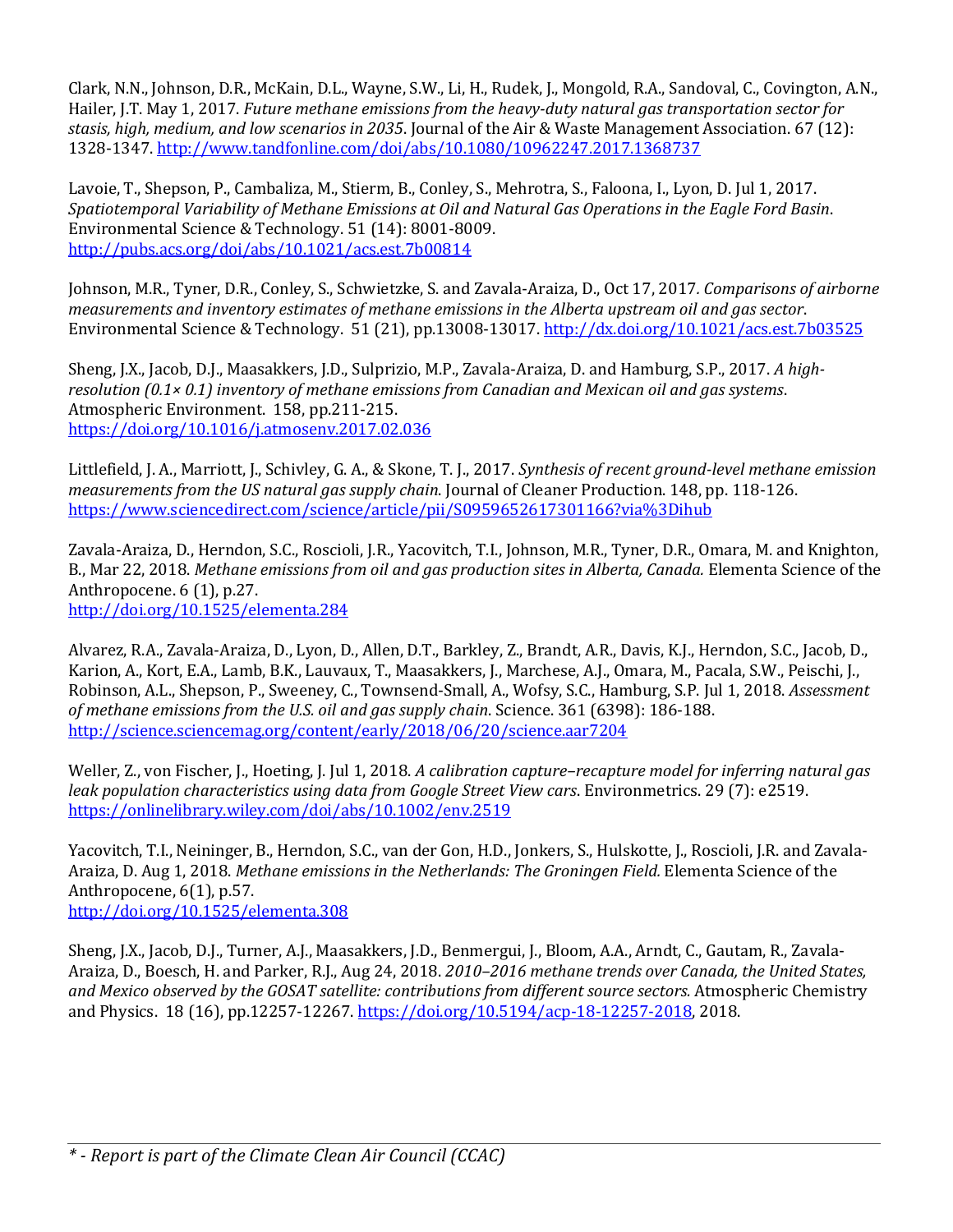Omara, M., Zimmerman, N., Sullivan, M.R., Li, X., Ellis, A., Cesa, R., Subramanian, R., Presto, A., Robinson. Sept 1, 2018. *Methane Emissions from Natural Gas Production Sites in the United States: Data Synthesis and National Estimate*. Environmental Science & Technology. 52 (21): 12915-12925. <https://pubs.acs.org/doi/10.1021/acs.est.8b03535>

Weller, Z., Roscioli, J.R., Daube, C., Lamb, B.K., Ferrara, T.W., Brewer, P., von Fischer, J. Sept 1, 2018. *Vehicle-Based Methane Surveys for Finding Natural Gas Leaks and Estimating Their Size: Validation and Uncertainty*. Environmental Science & Technology. 52 (20): 11922-11930. <https://pubs.acs.org/doi/10.1021/acs.est.8b03135>

Zhang, Y., Jacob, D., Maasakker, J., Sulprizio, M.P., Shen, J-X., Gautam, R., Worden, J. Nov 1, 2018. *Monitoring global tropospheric OH concentrations using satellite observations of atmospheric methane*. Atmospheric Chemistry and Physics. 18 (21): 15959-15973. <https://www.atmos-chem-phys.net/18/15959/2018/>

Zhang, Y., Gautam, R., Zavala-Araiza, D., Jacob, D., Zhang, R., Zhu, L., Sheng, J-X., Scarpelli, T. Feb 1, 2019. *Satellite‐ Observed Changes in Mexico's Offshore Gas Flaring Activity Linked to Oil/Gas Regulations*. Geophysical Research Letters. 46 (3): 1879-1888[. https://agupubs.onlinelibrary.wiley.com/doi/full/10.1029/2018GL081145](https://agupubs.onlinelibrary.wiley.com/doi/full/10.1029/2018GL081145)

Merrin, Z., Francisco, P.W. Mar 1, 2019. *Unburned methane emissions from residential natural gas appliances*. Environmental Science & Technology. 53 (9): 5473-5482. <https://pubs.acs.org/doi/abs/10.1021/acs.est.8b05323>

Ravikumar, A. P., Sreedhara, S., Wang, J., Englander, J., Roda-Stuart, D., Bell, C., Zimmerle, D., Lyon, D., Mogstad, I., Ratner, B., Brandt, A. R. Apr 16, 2019. Single-blind inter-comparison of methane detection technologies–results from the Stanford/EDF Mobile Monitoring Challenge. *Elementa Science of the Anthropocene. 7*(1), p. 37 <https://www.elementascience.org/article/10.1525/elementa.373/>

Zhou, X., Passow, F.H., Rudek, J., von Fischer, J.C., Hamburg, S.P., Albertson, J.D. May 1, 2019. *Estimation of methane emissions from the U.S. ammonia fertilizer industry using a mobile sensing approach*. Elementa Science of the Anthropocene. 7 (1): p.19<https://www.elementascience.org/articles/10.1525/elementa.358/>

Hajny, K.D., Salmon, O.E., Rudek, J., Lyon, D.R., Stuff, A.A., Stirm, B.H., Kaeser, R., Floerchinger, C.R., Conley, S., Smith, M.L., Shepson, P.B. Jun 1, 2019. *Observations of methane emissions from natural gas-fired power plants*. Environmental Science & Technology. 53 (15): 8976-8984. <https://pubs.acs.org/doi/abs/10.1021/acs.est.9b01875>

Yang, H., Qin, H., Wang, W. *Overview of methane emission reductions from U.S. oil and gas industry*. Environmental Impact Assessment, 2019 41(1), 20-23. [http://tow.cnki.net/kcms/detail/detail.aspx?filename=SXHS201901005&dbcode=CRJT\\_CJFD&dbname=CJFDL](http://tow.cnki.net/kcms/detail/detail.aspx?filename=SXHS201901005&dbcode=CRJT_CJFD&dbname=CJFDLAST2019&v=) [AST2019&v=](http://tow.cnki.net/kcms/detail/detail.aspx?filename=SXHS201901005&dbcode=CRJT_CJFD&dbname=CJFDLAST2019&v=)

\*Yacovitch, T.I., Daube, C., Herndon, S.C. Mar 1, 2020. *Methane emissions from offshore oil and gas platforms in the Gulf of Mexico*. Environmental Science & Technology. 54 (6): 3530-3538. <https://pubs.acs.org/doi/abs/10.1021/acs.est.9b07148>

\*Negron, A.G., Kort, E.A., Conley, S., Smith, M. Apr 1, 2020. *Airborne assessment of methane emissions from offshore platforms in the US Gulf of Mexico*. Environmental Science & Technology. 54 (8): 5112-5120. <https://pubs.acs.org/doi/10.1021/acs.est.0c00179>